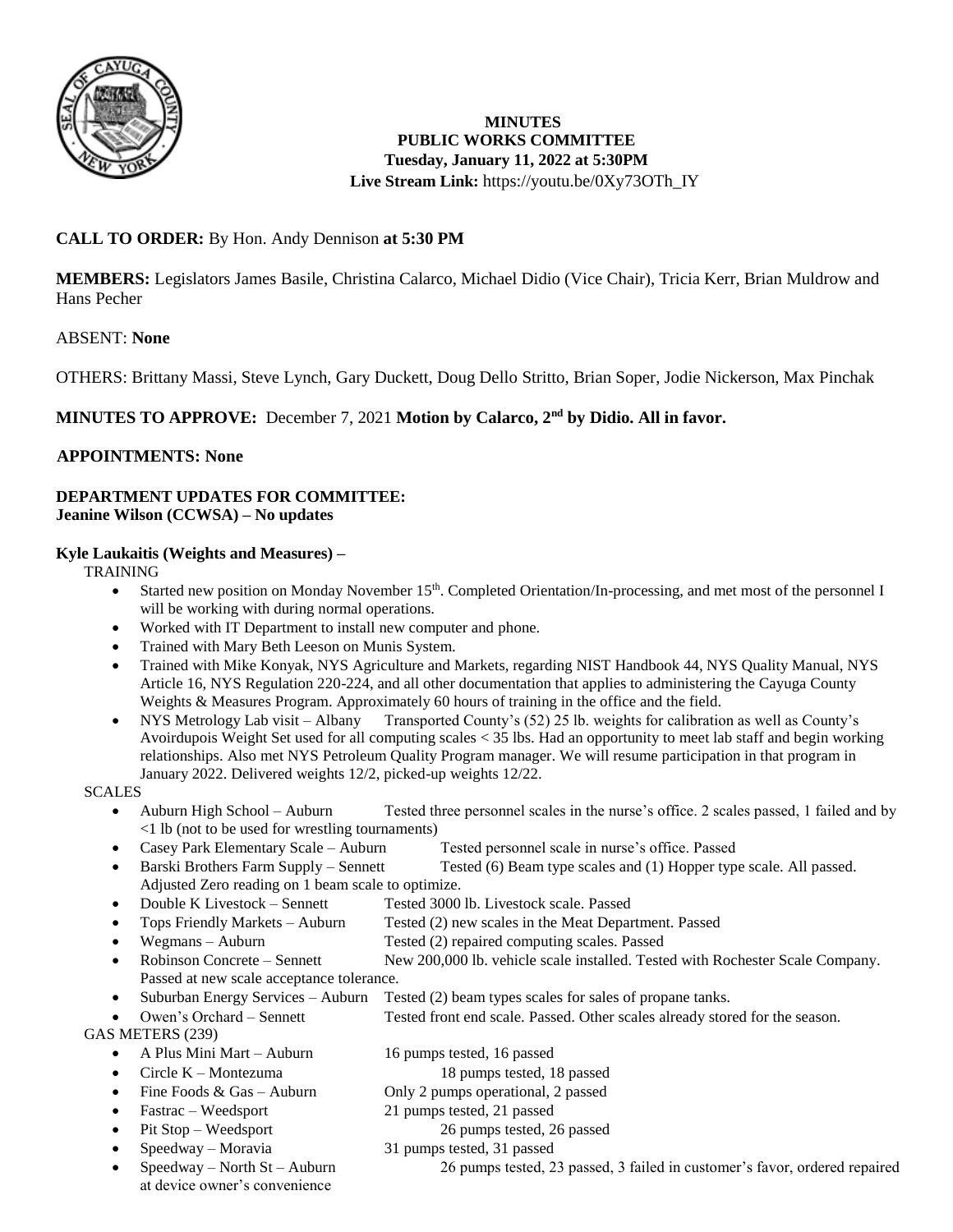at device owner's convenience

- Speedway Whitebridge Rd Fleming 19 pumps tested, 18 passed, 1 failed in device owners favor, stop use ordered until repaired
- Kwik Fill W. Genesee  $St -$ Auburn 9 pumps tested, 9 passed
- Kwik Fill State St Auburn  $\begin{array}{c} 8 \text{ pumps tested, } 8 \text{ passed} \end{array}$
- D & L Truckstop Auburn 20 pumps tested, 19 Passed, 1 failed in customer's favor, ordered repaired at device owner's convenience

## **Gary Duckett (Buildings and Grounds/Parks and Trails) –**

#### **BUILDINGS AND GROUNDS ADMINISTRATION: Crew Gary Duckett and Donna Blumrick:**

- 1. At the time I am writing this Barton & Loguidice has not started to do the analysis of the County Office Building so they can make a recommendation on the building, renovate, add-on, or build new
- 2. In October Gary provided a list of projects to be considered for American Rescue Funds. If these projects are not funded by the American Rescue Funds we will need to find another way to fund them such as the budget or as part of our capital plan.
- 3. Gary has been working with Ed on planning for the Court Tenant work.
- 4. We have been busy with year-end work including open PO's to be carried over, asset lists, salary adjustments, etc.
- 5. Resolution 130-21 was approved last April to allow the hiring of four part time laborers for the Buildings and Grounds Department. We were never able to fill those approved laborer positions even when we increased the pay to \$15.00/hour per Resolution 255-21. Gary will bring a resolution in February to hire another PT Building Maintenance Mechanic. Perhaps we will have better luck with that position.
- 6. We currently have an abundance of old office furniture including desks, chairs and filing cabinets that are in storage. I am proposing to dispose of these items per policy 60a "Fixed Asset Policy". None of the items have a value of over \$500 so I will notify the acting County Administrator and purchasing before we dispose of them by Public Auction.

Legislator Kerr inquired about the status of the county's capital plan and Mr. Duckett explained that no committee has been formed yet but there is a list of items to be included.

Legislator Basile inquired about an inventory of county owned buildings and properties and Mr. Duckett said he would provide that list to the Board of Legislators.

#### **DOWNTOWN: Crew Ed Eberhardt, Al Raymond, Paul France, and Jeff King:**

- 1. In addition to routine maintenance, preventive maintenance and the day to day efforts for snow and ice removal Ed and his team responded to 165 maintenance requests in December. This time of year there are multiple requests for minor renovations and moving records.
- 2. Ed and his team have been working on the renovations and changes in the Finance Office on the fifth floor.

#### 3. Ed and his team moved the Director of Purchasing from the  $6<sup>th</sup>$  floor to the  $5<sup>th</sup>$  floor Planning Conference Room.

#### **COUNTY HOUSE ROAD and TOWERS: Crew Mitch Brown, Ben McIntyre, Bruce Simmons and Greg Purcell:**

- 1. In addition to routine maintenance and the day to day efforts for snow and ice removal Mitch and his team responded to 158 maintenance requests first 21 days of the month.
- 2. They continue to perform extra sanitizing efforts due to COVID.
- 3. Working on converting the PSB back to NYSEG. (Resolution 197-21). We have an agreement with O'Connell Electric to install the line. Mitch and Gary answered NYSEG's questions. NYSEG provided an invoice for the project design and installation and we paid the invoice. Gary is now following up with NYSEG on the project.
- 4. The Solar Project is scheduled to start in January.

#### **New Business? Any Questions?**

#### **Doug Dello Stritto (Parks) –**

#### **Emerson Park:**

- a. The Parks & Trails Department and Director position were created by Resolutions 406-21, 407-21. The Department would like to thank the legislature for their support in the continued development of the department as we return to full staffing and increase programming in 2022.
- b. The Parks Department continues to work with IT and Civic Plus to migrate the reservation system to the county website. Reservations for 2022 will be processed through the new Civic Plus system including being able to view and reserve Emerson Park shelters online.
- c. The Parks Department was unsuccessful at securing the CFA grant application for the next phase of the Deauville Island redevelopment plan. This is a setback for our efforts to increase the quality of our facilities and generate revenue through increased programming. We continue to work with the Parks Commission, the Planning Department and other organizations to continue this important project.

#### **Ward W. O'Hara Ag Museum/Dr. Joseph F. Karpinski Sr. Educational Center Update (Tim Quill Director PT):**

a. November 14, 2021-January 31, 2022: Festival of Trees, attendance as of 12/27/21: 1799